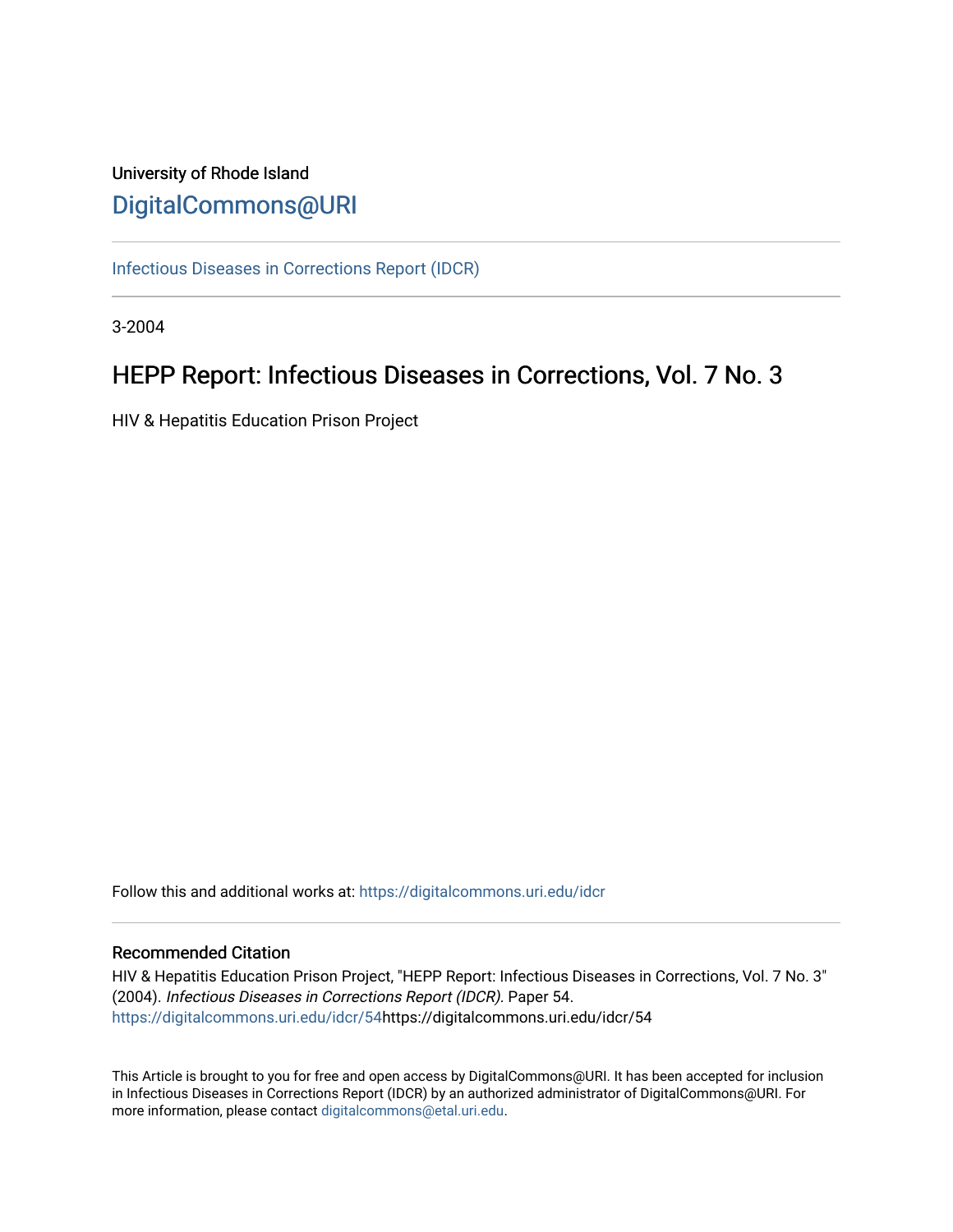

SPONSORED BY THE BROWN MEDICAL SCHOOL OFFICE OF CONTINUING MEDICAL EDUCATION.

## **ABOUT HEPP**

*HEPP Report, a forum for correctional problem solving, targets correctional physicians, nurses, administrators, outreach workers, and case managers. Published monthly and distributed by email and fax, HEPP Report provides up-to-the moment information on HIV/AIDS, hepatitis, and other infectious diseases, as well as efficient ways to administer treatment in the correctional environment. Continuing Medical Education credits are provided by the Brown University Office of Continuing Medical Education. HEPP Report is distributed to all members of the Society of Correctional Physicians (SCP) within the SCP publication, CorrDocs (www.corrdocs.org).*

### **CO-CHIEF EDITORS Joseph Bick, MD**

*Chief Medical Officer, California Medical Facility, California Department of Corrections*

> **Anne S. De Groot, MD** *Director, TB/HIV Research Lab, Brown Medical School*

### **DEPUTY EDITORS Frederick L. Altice, MD**

*Director, HIV in Prisons Program, Yale Univ. AIDS Program*

**David P. Paar, MD** *Director, AIDS Care and Clinical Research Program, Univ. of Texas, Medical Branch*

**Bethany Weaver, DO, MPH** *Acting Instructor, Univ. of Washington Center for AIDS and STD Research*

> **Renee Ridzon, MD** *Bill & Melinda Gates Foundation*

**SUPPORTERS** *HEPP Report is grateful for the support of the following companies through unrestricted educational grants: Major Support: Abbott Laboratories, and Roche Pharmaceuticals. Sustaining: Agouron-Pfizer, Boehringer Ingelheim, Gilead Sciences, Inc., GlaxoSmithKline, Merck & Co., Schering-Plough and ViroLogic.*

**Update From the 11th Conference On Retroviruses and Opportunistic Infections (CROI) Held In San Francisco February 8-11 2004: First of Two Parts**

**"**Worldwide, most women are

not empowered to insist upon

condom use or choose not to

use them because they

interfere with conception.**"**

### **OPENING SESSION**

*Joseph Bick\*, MD, Chief Medical Officer, California Medical Facility, Calif. Department of Corrections*

United Nations Special Envoy on HIV/AIDS in Africa Stephen H. Lewis discussed the current

state of the HIV epidemic. Worldwide it is estimated that 10 million women aged 15-24 years old are HIV-infected, and six million persons need antiretroviral treatment (ART) based upon a CD4 count of less than 200/mm<sup>3</sup>. An estimated four million Africans have a CD4 count of less than 200/mm<sup>3</sup>; less

than 3% are receiving ART. Worldwide, there are an estimated 14,000 new infections each day and three million HIV-related deaths per year. Furthermore, the HIV epidemic has resulted in millions of orphaned children.

Mr. Lewis detailed the World Health Organization's "three by five" initiative, intended to bring ART to three million people in Africa by 2005. Even if these goals are met, only half of those who need ART will receive it.

Mr. Lewis questioned why "We have all of the money needed to fight the war on terrorism, why not to fight (the terror) of AIDS?" He said, "I beg you to enter the fray" and "if morality is found lacking in the actions of government, let it be found in the advocacy of its citizens."

Mr. Lewis lamented the high number of women who are being infected within "monogamous" relationships by husbands who have sexual partners outside of marriage. Worldwide, most women are not empowered to insist upon condom use or choose not to use them because they interfere with conception.

Without an effective vaccine or resources to purchase ART, there is an urgent need for the development of effective microbicides.

Robin Shattock of St Georges Hospital and Medical School in London, further elucidated this topic in a presentation in which he described how a marginally effective microbicide that is used only half of the time could lead to a significant decline in new infections. A useful product

would be active against a wide range of HIV isolates, non-toxic, active when exposed to body fluids, effective in both the vagina and the rectum, inexpensive, easy to manufacture, stable in a variety of climates, and available without prescription.

In a symposium on the global response to AIDS, some successes were reported. Gavin Churchyard, MD, Director of Aurum Health Research in South Africa described a program in which gold mining companies encourage voluntary testing of their employees and provide treatment to those who are found to be HIV-infected. This program has led to ART adherence rates of over 90%, and has resulted in a decrease in missed days of work due to illness. Educating businesses to recognize the financial benefit of providing HIV treatment to their workers may make it possible for many persons to access care that they could not otherwise afford. Anupong Chitwarakorn, MD of the Ministry of Public Health in Thailand also described targeted efforts in that country that have led to an 80% decrease in the rate of new infections between 1993 and 2003.

### **METABOLIC COMPLICATIONS**

*David Alain Wohl\*\*, MD*

*The University of North Carolina, Co-Director HIV Services, North Carolina Department of Corrections Continued on page 2*

| Commued on page 2 |  |  |
|-------------------|--|--|
|                   |  |  |

| WHAT'S | INSIDE |
|--------|--------|
|        |        |
|        |        |
|        |        |
|        |        |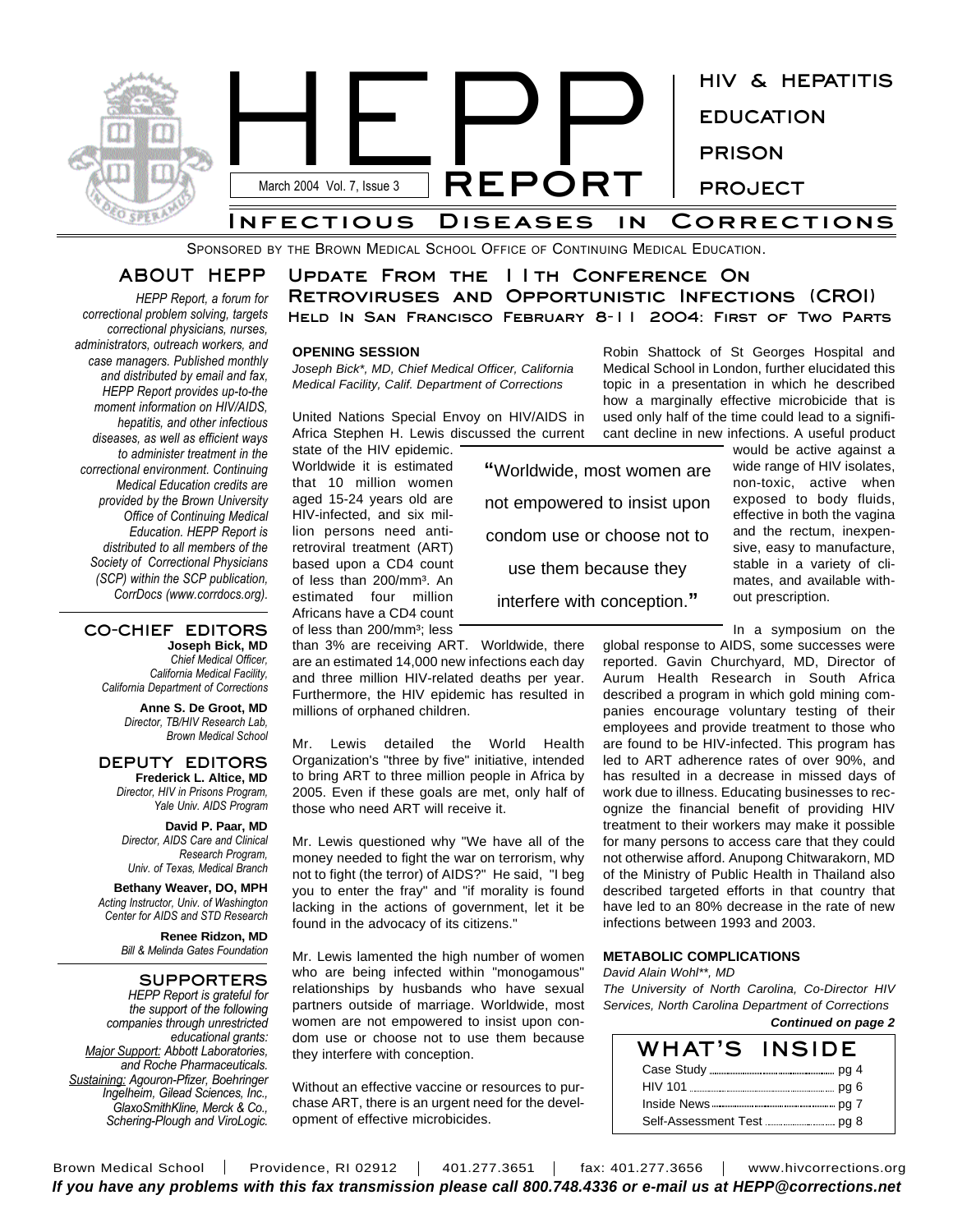### **Update from the 11th...** *(continued from page 1)*

Metabolic complications of HIV and its therapies have emerged as a major concern to persons living with HIV infection and to their health care providers. The impact of complications such as dyslipidemia, body shape change and disorders of glucose metabolism on HIV management may be evident in both the surge in the use of atazanavir, a protease inhibitor without significant effects on lipids or glucose metabolism, and the increasing prescription of lipid-lowering drugs. At the 11th CROI, epidemiologic data and a smattering of treatment trials regarding metabolic issues were presented.

If the increased use of statins and fibrates among HIV-infected patients is any indication, lipid abnormalities are becoming a frequent complication of HIV therapy. A fascinating study recently published by Riddler and colleagues in The Journal of the American Medical Association suggests that HIV infection itself causes declines in total and LDL cholesterol and that these are reversed by potent HIV therapy. However, it is also known that certain antiretrovirals can increase lipid levels even among HIV-uninfected volunteers. Therefore, what contribution HIV therapy makes to overall cardiovascular disease (CVD) risk is a subject of a debate fueled by data both supporting and refuting a role for HAART in CVD development. What is clear, however, is that not all antiretrovirals affect the determinants of CVD risk equally.

This point was somewhat illustrated by data from a substudy of AIDS Clinical Trials Group study A384, a large treatment naïve trial comparing efavirenz with nelfinavir when combined with either ZDV+3TC or d4T+ddI. While efavirenz led to greater increases in HDL (probably a favorable outcome), total cholesterol rose equally among those receiving efavirenz and those assigned nelfinavir. This finding supports previous work demonstrating that nelfinavir is less offensive to lipids than some of its sister protease inhibitors. There was a trend toward d4T+ddI being worse, lipid-wise, than ZDV+3TC. It should be noted that all the analyses presented to date use an intent-to-treat approach. Given that there were more adverse events among those receiving d4T+ddI and more virologic failures leading to treatment switches among those assigned nelfinavir, the relationship between actual exposure to these agents and adverse metabolic events has yet to be made clear.

The effect of HAART on other influences of

CVD such as hypertension and diabetes has also been scrutinized. Researchers from a large consortium of European and North American sites examined the prevalence and incidence of hypertension among over 16,000 HIV-infected patients followed prospectively in the D:A:D Study. Over a median 1.5 years of follow-up, there was no effect of HAART or time on HAART on the

**"**In addition to lipid and glucose disorders, body shape changes accompanying antiretroviral therapy are a challenge to patients and their clinicians.**"**

prevalence of hypertension at entry or the change in blood pressure during study follow-up. Factors associated with elevated blood pressure were male gender, age, baseline blood pressure and high body mass index. Longer-term study is planned.

The last National Cholesterol Education Program (NCEP) guidelines emphasized the role of diabetes in CVD, considering the presence of this disorder equivalent to having established CVD when setting goals for lipid-lowering therapy. Previous reports have suggested an increased prevalence of diabetes and pre-diabetic conditions among HIV-infected persons. To assess the prevalence and incidence of glucose disorders as well as the potential contribution of HAART, investigators from the Multicenter AIDS Cohort Study (MACS) examined 1,107 men participating in the study from mid 1999 to late 2002. Of the 1,107 men , 563 were HIVnegative and 544 were HIV-infected (423 on HAART). Hyperglycemia (pre-diabetes and diabetes) was defined as fasting plasma glucose >110 mg/dL, use of anti-diabetic medication, or self-reported diagnosis of diabetes. Diabetes itself was defined as a FPG ≥126 mg/dL, use of anti-diabetic medication, or self-reported diagnosis of diabetes. Of HIV-infected men on HAART, 14% had diabetes at baseline compared with 5% in the HIV-negative group (odds ratio  $= 4.4$ ; 95% confidence interval [CI]: 2.6, 7.4).

Among the cohort, 618 men had a FPG <105 mg/dL, no history of diabetes, and no use of anti-diabetic medication at baseline. Incident hyperglycemia developed in 79/618 (13%) during 1,054 person-years yielding an overall rate of 7.5 cases per 100 personyears. Incident diabetes was detected in 38 during 1,088 person-years, yielding an overall rate of 3.5 cases per 100 person-years.

After adjustment for age and BMI, the hazard of pre-diabetes or diabetes among those on HAART was 1.8 times that of the HIVnegative group, and the hazard of diabetes among the HAART group was 3.1 times that of the HIV-negative group. Exposure to a HAART regimen including a PI, d4T or efavirenz were each significantly associated with a higher rate of developing pre-diabetes or diabetes compared to the HIV-negative group. These robust data indicate that at least in men, HAART is associated with risk of diabetes. Whether reduced reliance on d4T and the older PIs will reduce the incidence of diabetes among HIV-infected persons receiving HAART will require further follow-up.

In addition to lipid and glucose disorders, body shape changes accompanying antiretroviral therapy are a challenge to patients and their clinicians. Certainly, in correctional settings where confidentiality is more challenging, the facial and limb fat loss that is the hallmark of HIV-associated morphologic changes can be a tell tale sign of HIV infection. Further, the redistribution of fat observed in HIV-infected individuals, central obesity and peripheral fat wasting, has been associated with the metabolic syndrome and heightened risk for CVD. In addition, disfiguring body shape changes can reduce selfesteem and threaten antiretroviral adherence. To date, the only intervention to improve peripheral lipoatrophy to any significant degree has been the replacement of stavudine (d4T, Zerit) and, to a lesser extent zidovudine (ZDV, Retrovir), with abacavir (ABC, Ziagen). Unfortunately, the increase in limb fat following d4T discontinuation has been modest and slow to be appreciated.

A study from Australia aimed to determine if the PPAR-gamma agonist, rosiglitazone, could reverse fat wasting in HIV-associated lipoatrophy. A total of 108 patients with limb fat less than 20% of limb tissue or limb fat percentage at least 10% less than truncal fat percentage by DEXA were enrolled. Participants had to have been receiving combination antiretroviral therapy unchanged for 12 weeks. Almost all (98%) of the subjects were male and white. There were a disproportionate number of participants receiving d4T in the rosiglitazone arm compared to the control arm (53% versus 29%). All subjects were randomized to 8 mg/day of rosiglitazone or matching placebo for 48 weeks. At week 48, there was no difference between the study arms in the change of fat as measured by DEXA. Limb fat increased by 0.14 kg (5%) in the rosiglitazone group but also increased 0.18 kg (7%) in the placebo group (mean difference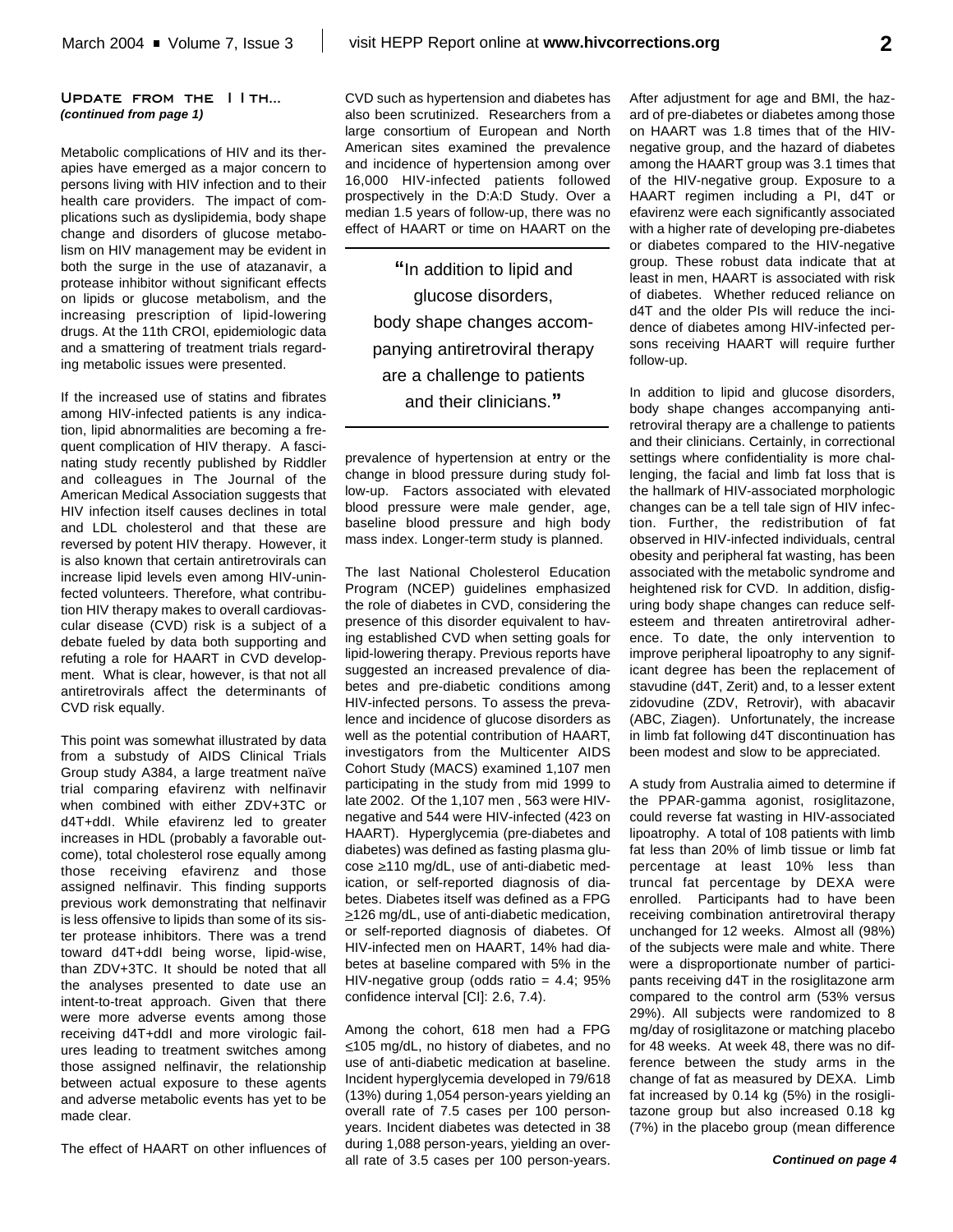## **Letter from the Editor**

*Dear Correctional Colleagues:*

*In February of this year, over 3,000 of the world's leading HIV researchers and clinicians gathered in San Francisco for the Eleventh Annual Conference on Retroviruses and Opportunistic Infections (CROI). During this five-day meeting, over 1,000 abstracts were presented detailing the current state-of-the-art in HIV care. HEPP Report was well represented, contributing original research to the scientific meeting in both poster and oral formats. This month, in episode one of our biased review, Dr. David Wohl reports on various studies conducted on the metabolic complications of antiretroviral therapy (ART). As highly effective ART prolongs the lives of our HIV-infected patients, many of them are experiencing diabetes, lipodystrophy, cholesterol alterations, and other metabolic abnormalities. Teasing out the contribution of treatment, HIV infection, and other etiologies is a complex issue that has great significance for the overall well-being of our patients.* 

*Also this month, Dr. Bethany Weaver presents a case study that highlights some of the challenging pharmacokinetic interactions that can be seen when patients are receiving both ART and treatment for opportunistic infections (OIs). This case reminds us that to be an effective HIV clinician, we must always consider the potential for drug-drug interactions whenever we alter the treatment regimen of our patients.*

*This month's HIV 101 is a two-part table that presents the current recommendations for when to initiate ART and provides helpful information that can be used to assist patients in the decision process concerning when to initiate therapy based upon the risk for progression to OIs.* 

*Next month, in addition to our continued coverage of CROI, HEPP Report will focus on some of the most common gastrointestinal manifestations of HIV disease. Thank you for your ongoing readership, and we encourage your feedback on how we can be most useful to you in your correctional health care practices.* 

*Sincerely,*

myl Bick

*Joseph Bick, MD*

## **Subscribe to HEPP Report**

Fax to **617-770-3339** for any of the following: *(please print clearly or type)*

| Yes, I would like to add/update/correct (circle one) my contact information for my complimentary<br>subscription of HEPP Report fax/email newsletter. |                                                                                                                                           |  |                                  |
|-------------------------------------------------------------------------------------------------------------------------------------------------------|-------------------------------------------------------------------------------------------------------------------------------------------|--|----------------------------------|
| Yes, I would like to sign up the following colleague to receive a complimentary subscription of<br>HEPP Report fax/email newsletter.                  |                                                                                                                                           |  |                                  |
|                                                                                                                                                       | Yes, I would like my HEPP Report to be delivered in the future as an attached PDF file in an<br>email (rather than have a fax).           |  |                                  |
|                                                                                                                                                       |                                                                                                                                           |  |                                  |
| CHECK ONE:                                                                                                                                            |                                                                                                                                           |  |                                  |
|                                                                                                                                                       | O Physician C Physician Assistant C Nurse/Nurse Practitioner<br>O Pharmacist O Medical Director/Administrator O HIV Case Worker/Counselor |  | O Nurse Administrator<br>O Other |
|                                                                                                                                                       | ADDRESS:___________________________CITY: ___________________STATE: ____ ZIP: ________                                                     |  |                                  |
|                                                                                                                                                       |                                                                                                                                           |  |                                  |
|                                                                                                                                                       |                                                                                                                                           |  |                                  |

EMAIL:

**Faculty Disclosure**

In accordance with the Accreditation Council for Continuing Medical Education Standards for Commercial Support, the faculty for this activity have been asked to complete Conflict of Interest Disclosure forms. Disclosures are listed at the end of articles. All of the individual medications discussed in this newsletter are approved for treatment of HIV and hepatitis unless otherwise indicated. For the treatment of HIV and hepatitis infection, many physicians opt to use combination antiretroviral therapy which is not addressed by the FDA.

> **Senior Advisors** Karl Brown, MD *Rikers Island Jail*

John H. Clark, MD, MPH, F.S.C.P. *Los Angeles County Sheriff's Department*

Ralf Jürgens *Canadian HIV/AIDS Legal Network*

Joseph Paris, PhD, MD *CCHP Georgia Dept. of Corrections*

Abby Dees, JD *CorrectHELP: Corrections HIV Education and Law Project*

David Thomas, MD, JD *Division of Correctional Medicine, NovaSoutheastern University College of Osteopathic Medicine*

Louis C. Tripoli, MD, F.A.C.F.E. *Correctional Medical Institute, Correctional Medical Services*

Lester Wright, MD *New York State Department of Corrections*

**Associate Editors** Scott Allen, MD *Rhode Island Department of Corrections*

Peter J. Piliero, MD *Associate Professor of Medicine, Consultant, New York State Department of Corrections, Albany Medical College*

Dean Rieger, MD *Indiana Department of Corrections*

Josiah Rich, MD *Brown University School of Medicine, The Miriam Hospital*

> Steven F. Scheibel, MD *Regional Medical Director Prison Health Services, Inc.*

> David A. Wohl, MD *University of North Carolina*

> Michelle Gaseau *The Corrections Connection*

> **Layout** Kimberly Backlund-Lewis *The Corrections Connection*

**Distribution** *Screened Images Multimedia*

**Managing Editor** Julia Noguchi *HIV/Hepatitis Education Prison Project*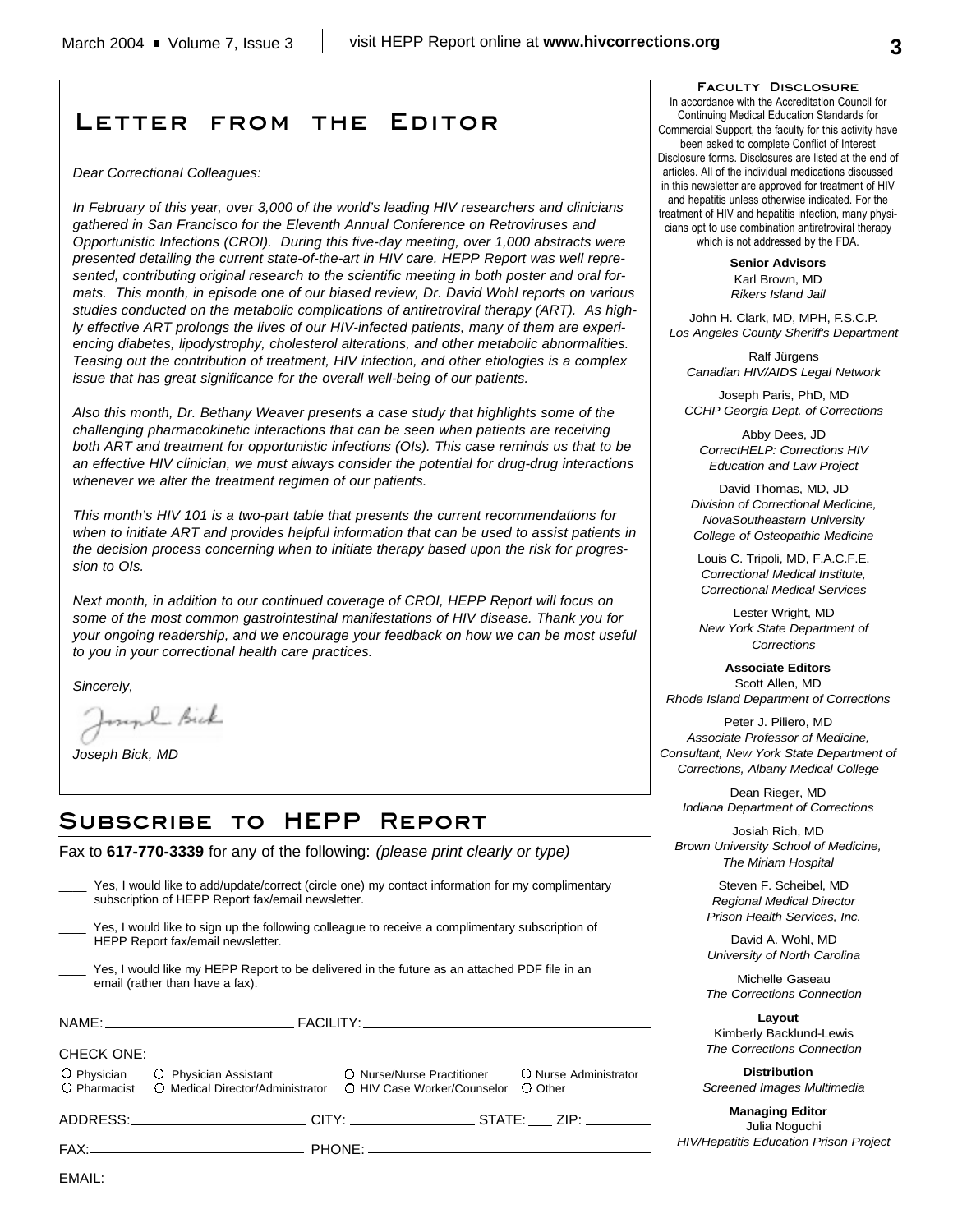## **Case Study: Drug-drug Interactions Associated with the Use of Antiretroviral Therapy**

*Case presentation and discussion by Bethany Weaver\*, D.O., M.P.H., Acting Instructor of Medicine, University of Washington Center for AIDS & STD Research (CFAR) and Northwest Correctional Medicine Education Program.*

*CASE: A 30 year-old male inmate with class B3 HIV/AIDS and a history of injection drug use, idiopathic thrombocytopenic purpura (ITP), upper gastrointestinal bleeding, and chronic untreated hepatitis C presents to you for an initial evaluation one week after being transferred from another facility. His HIV infection is being treated with Combivir (300 mg AZT plus 150 mg Lamivudine (3TC)) one po bid and Viramune (Nevirapine) 200 mg po bid. He reports that he has had no problems with this regimen, and has missed only one dose in the prior six weeks. His last CD4 count three months ago was 228 (15%) with an HIV-1 viral load by bDNA of <75 copies/ml. Prior to initiation of antiretroviral therapy (ART) 18 months ago, his nadir CD4 count was 90 (8%) and his highest documented viral load was 35,000 copies/ml.* 

*The patient's physical exam is unremarkable except for poor venous access. The review of systems is negative except for a history of low-grade fever and mild non-productive cough. The patient specifically denies dyspnea, sweats, pain, headache, rash, nausea, vomiting, and change in appetite or weight. You learn that the patient has traveled throughout the United States over the past three years as a "roadie" for rock groups. He specifically denies known exposure to tuberculosis.*

*You find in the medical record that a chest radiograph (CXR) obtained during intake screening at his prior facility three weeks ago was reported to show bilateral infiltrates. Because of a concern that the patient might have tuberculosis, you immediately have the patient don a mask while you arrange for his transfer to a negative pressure respiratory isolation room.* 

*Continued on page 5*

### **Update from the 11th...** *(continued from page 2)*

-0.04 kg [95%CI -0.29 to 0.21]; p=0.74). CT scanning of the abdomen and thigh demonstrated similar decreases in intrabdominal fat in both groups but neither had an increase in thigh subcutaneous fat. Subjects in both study groups reported similar subjective improvements in lipoatrophy. Mean insulin levels, which were in the normal range at baseline, declined equally in both study arms.

A curious finding in this trial was the relative increase in limb fat in the control subjects. Previous data on the natural history of lipoatrophy, much of it from Australia, indicated that continued worsening of fat wasting could generally be expected in the absence of NRTI therapy modification. One potential explanation for the improvement seen in the placebo arm is that many of the patients in this study had in the months prior to study entry (before the 12 weeks of stable HAART required prior to enrollment) switched from d4T to abacavir. Abacavir use was high in both arms at entry. Despite these concerns, whether anyone will bother to study this or like agents for lipoatrophy is unlikely.

The metabolic effects of the extended release once a day formulation of d4T (d4T-XR) in comparison to standard d4T (also called immediate release, or d4T-IR) was described by investigators from Bristol Myers Squibb who performed an analysis using data from two completed clinical trials comparing d4T-XR and d4T-IR. Over 800 treatment naïve subjects participating in the trials were studied. All received d4T-XR or

d4T-IR plus 3TC+EFV. Risk factors for investigator-defined lipoatrophy were baseline triglyceride levels >200 mg/dL and age >40 years. Further, report of lipoatrophy during the 48-week studies was almost two times more likely among d4T-IR assigned subjects compared to those assigned d4T-XR. The combination of these three factors (high triglycerides, age 40+ and d4T-IR) seemed to have, at least, an additive effect. The report states that among subgroups with different risk factors such as <40 years of age with triglycerides <200 mg/dL, age >40 years and triglycerides >200 mg/dL, etc., the risk of lipoatrophy was greater with d4T-IR than d4T-XR in each stratum. Whether these differences were statistically significant is not stated. There will need to be additional evidence to indicate the extended release formulation of d4T is safer vis-à-vis metabolic toxicity than standard d4T. A comparison with competitive nucleosides such as ZDV or tenofovir and objective evaluations of body shape will need to be produced before the image of d4T can be rehabilitated.

The effect of the new kid on the formulary, FTC (Emtriva), on body shape was detailed in a head-to-head study comparing d4T (standard formulation) + ddI + EFV versus FTC + ddI + EFV. In a placebo-controlled study of 571 subjects randomized to each regimen, body shape measurements but no DEXA or CT scanning were performed at regular intervals. Subjects in both study arms gained weight initially but, as has been seen in other studies, the d4T receiving subjects experienced a later decline in weight. By week 72 of the study there was a significant decline in weight from baseline in the d4T arm versus a net gain in the FTC arm. Waist, hip and chest circumference and abdominal girth were significantly lower in the d4T group but waist to hip ratio was no different between study arms. Investigatorreported lipodystrophy was more common in those randomized to d4T group. Fasting triglycerides increased in both arms but the increase was significantly greater in the d4T arm (+27 mg/dL for FTC, +97.8 mg/dL for d4T, p <.001). HDL cholesterol also increased in both groups but more so with FTC (+13.5 mg/dL) versus d4T (+8.8 mg/dL) (p=.001). There was no difference between study arms in the magnitude of the increase in LDL cholesterol (+15-17 mg/dL), total cholesterol (+37-44 mg/dL) or glucose (+2.5-4.5 mg/dL). As has been reported previously, FTC performed better virologically.

Lastly, data were also presented on the effect of T-20 (Fuzeon) on body shape. In an analysis of body shape data from over 1,000 patients participating in clinical studies of T-20, there was no evidence of T-20 induced body shape change.

**Next Month:** *Part Two of HEPP's Update from the 11th Conference On Retroviruses and Opportunistic Infections*

### *DISCLOSURES:*

*\*Nothing to disclose \*\*Speaker's Bureau: GlaxoSmithKline, Gilead, Merck, Roche, Abbott Research Support: Roche*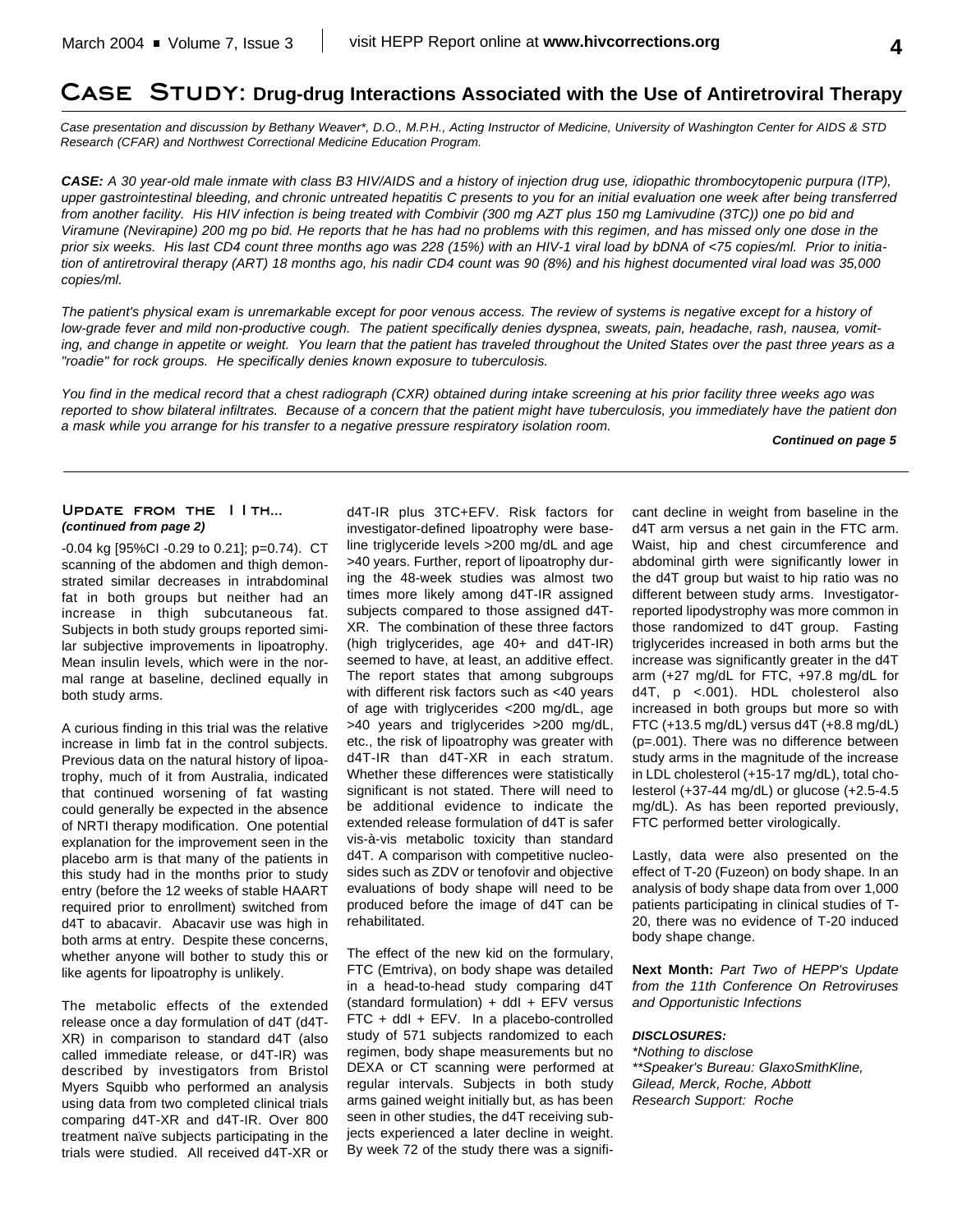### **Q: What are likely causes of this patient's current presentation?**

Once isolated, the patient is subjected to a battery of tests that includes sputum induction for AFB, bacteria, and pneumocystis (PCP); a complete blood count (CBC), chemistry panel, blood cultures, and arterial blood gas (ABG); and placement of a tuberculin skin test. A repeat CXR again demonstrated bilateral upper lobe infiltrates. Baseline CBC and chemistry panel were unremarkable, as was his ABG. He was treated empirically with PCP doses of trimethoprim-sulfamethaxaxole, and azithromycin for community acquired bacterial pneumonia.

His PPD skin test was negative at 48 and 72 hours. After five days of treatment, his sputum specimens were reported as negative for AFB and PCP. Bacterial culture yielded normal oral flora. He continued to have a non-productive cough and daily fevers to 102° F, while his clinical examination was unchanged.

### **Q: What do you do now?**

You choose to obtain a CT chest that shows diffuse bilateral noncalcified pulmonary nodules that appear inflammatory. Coccidioidomycosis serology and urine histoplasma antigen are negative. Bacterial and fungal blood cultures are negative. The patient has a bronchoscopy with bronchoalveolar lavage, which reveals coccidioidomycosis on fungal exam and culture.

### **Q: What do you treat your patient with?**

You choose to treat him with itraconazole 200 mg po bid instead of amphotericin. After eight days of treatment, your patient has failed to significantly improve. The medical record documents that the patient has received every dose. He denies emesis or diarrhea. After 10 days of treatment, you obtain a serum itraconazole level to check absorption and the level is zero. You decide to double the dose of itraconazole to 400 mg po bid. Over the next five days, the patient becomes afebrile and improves clinically. He is discharged to follow-up with you in clinic. Two weeks later, the patient sees you in clinic. He is complaining of headache, nausea and vomiting. He denies fever and cough. A CXR is significantly improved over past films. Because of a concern for meningitis, the patient is sent for a head CT and a lumbar puncture (LP). Both the CT and the LP were normal. A chemistry panel reveals an elevated AST and ALT, 246 and 115, respectively. Due to nausea and vomiting and elevated liver tests, the itraconazole was held.

### **Q. Why was the serum level of itraconazole initially undetectable? What later caused the patient to develop nausea, vomiting, headache and elevated liver function tests?**

### **DISCUSSION:**

Coccidioidomycosis is usually treated with amphotericin B (0.5 to 0.7 mg/kg/day iv), ketoconazole (400 mg/day po), fluconazole (400 to 800 mg/day po or iv), or itraconazole (200 mg b.i.d. po). The more seriously ill the patient, the more likely amphotericin B will be selected for initial therapy. Subacute or chronic presentations are more likely to be treated initially with an azole drug. Because your patient is clinically stable, has a rising CD4 count, and has poor venous access he was initially treated with itraconazole.

Nevirapine is an inducer of cytochrome P450 3A4 enzymes, which are also involved in the metabolism of itraconazole. There is limited data concerning the co-administration of nevirapine and itraconazole. Based upon the known pharmacokinetics of the drugs and studies showing nevirapine induces the metabolism of ketoconazole, the concurrent administration of nevirapine and itraconazole is

generally not recommended. Increasing the dose of itraconazole as a means to overcome the presumed induced metabolism by nevirapine is an option, but without monitoring drug levels it is difficult in an individual patient to ensure therapeutic levels while avoiding toxicity. This patient initially failed to respond to therapy and was found to have undetectable serum levels of itraconazole. Once his dose of itraconazole was doubled, he clinically improved. What he failed to tell you was that he chose to stop his antiretroviral therapy because another inmate told him that nevirapine can "mess up my liver." Once nevirapine was discontinued, his serum level of itraconazole climbed precipitously leading to signs and symptoms of toxicity. The patient's chronic liver disease also could have influenced his serum levels.

When the initial decision was made to treat the patient's coccidioidomycosis infection, there were a number of suitable options. If the ART regimen was to remain unchanged, the patient could have been treated with amphotericin. Amphotericin was probably not necessary in this patient since his coccidioidomycoses infection appeared to be isolated to the lungs, he was only mildly ill, and he had an improving immune system. Fluconazole exhibits less drugdrug interactions with nevirapine than does itraconazole, ketoconazole, or voriconazole. Alternatively, the ART regimen could have been altered to include agents that are less likely to alter the metabolism of itraconazole.

The treatment of HIV-infected persons has become increasingly complicated. Many of the medications used to treat HIV and associated conditions can lead to complex pharmacokinetic interactions, and this should always be kept in mind whenever changes are made to a patient's medication regimen. Excellent resources are available which detail many of the most common interactions, and can be invaluable to clinicians as they attempt to adhere to the *dictum primum non nocere*.

*DISCLOSURES: \*Stockholder: Pfizer*

### *REFERENCES:*

*Back D, Gibbons S, Khoo S. Pharmacokinetic drug interactions with nevirapine. J Acquir Immune Defic Syndr. 2003 Sep;34 Suppl 1:S8- 14.*

*Galgiani JN, Ampel NM, Catanzaro A, Johnson RH, Stevens DA, Williams PL. Practice guidelines for the treatment of coccidioidomycosis. CID. 2000 (Apr);30:658-661.*

*Martin-Carbonero L, Nunez M, Gonzalez-Lahoz J, Soriano V. Incidence of liver injury after beginning antiretroviral therapy with efavirenz or nevirapine. HIV Clin Trials. 2003 Mar-Apr;4(2):115-20.*

*http://www.medscape.com/px/hivscheduler*

*Piliero, P and Faragon J. Clinically Significant Drug Interactions Associated with Highly Active Antiretroviral Therapy. HEPP Report. January 2004.*

*Micromedex website: http://elektra.mcis.washington.edu/mdxdocs/mdxhome.html*

*Smith PF, DiCenzo R, Morse GD. Clinical pharmacokinetics of nonnucleoside reverse transcriptase inhibitors. Clin Pharmacokinet. 2001;40(12):893-905. Review.*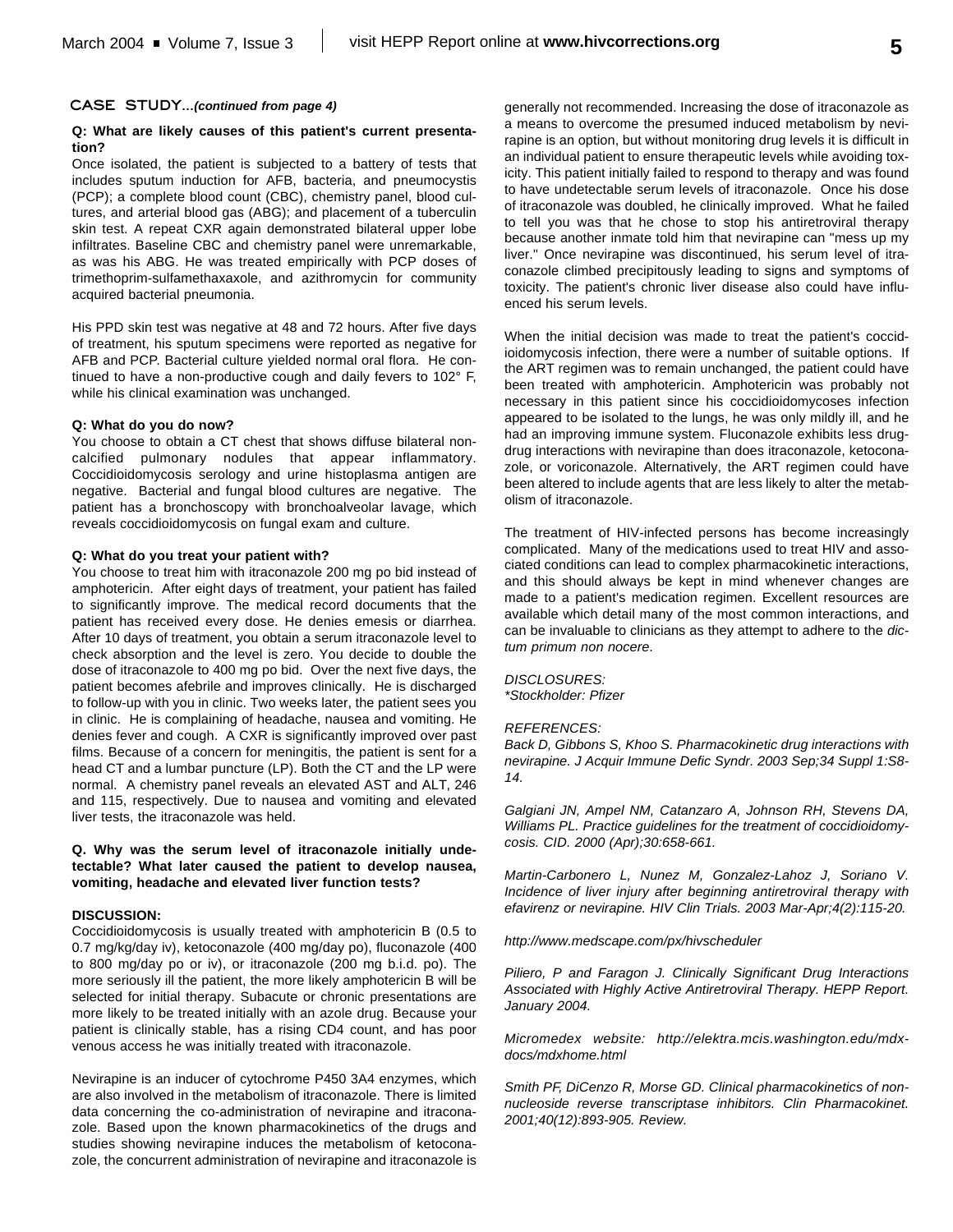$\geq$ 

## **TABLE 1. Helping HIV-Infected Persons Decide When to Start HAART**

*Modified from the Guidelines for the Use of Antiretroviral Agents in HIV-1-Infected Adults and Adolescents. Recommendations for When to Initiate Antiretroviral Therapy in Chronic HIV Infection, November 10, 2003. http://aidsinfo.nih.gov/guidelines/adult/AA\_111003.html.*

| <b>Clinical Category</b>                 | CD4+ T-Cell Count                                                  | <b>Plasma HIV RNA</b>               | <b>Recommendation</b>                                                                                                                                                                                                                                                                                                        |
|------------------------------------------|--------------------------------------------------------------------|-------------------------------------|------------------------------------------------------------------------------------------------------------------------------------------------------------------------------------------------------------------------------------------------------------------------------------------------------------------------------|
| Symptomatic (AIDS or<br>severe symptoms) | Any value                                                          | Any value                           | Treat                                                                                                                                                                                                                                                                                                                        |
| Asymptomatic, AIDS                       | CD4+ T-cells<br>$<$ 200/mm $3$                                     | Any value                           | Treat                                                                                                                                                                                                                                                                                                                        |
| Asymptomatic                             | $CD4+$ T-cells >200/mm <sup>3</sup><br>but $<$ 350/mm <sup>3</sup> | Any value                           | Most clinicians recommend offering treat-<br>ment <sup>*</sup>                                                                                                                                                                                                                                                               |
| Asymptomatic                             | CD4+ T-cells<br>>350/mm <sup>3</sup>                               | >55,000 (by RT-PCR or<br>bDNA)**    | Some clinicians recommend initiating therapy,<br>as the three-year risk for untreated patients to<br>develop AIDS is >30%. Other clinicians rec-<br>ommend deferring therapy and monitoring the<br>CD4+ T-cell count and plasma HIV RNA more<br>frequently. Clinical outcome data after initiat-<br>ing therapy are lacking. |
| Asymptomatic                             | CD4+ T-cells<br>>350/mm <sup>3</sup>                               | $<$ 55,000 (by RT-PCR or<br>bDNA)** | Most clinicians recommend deferring therapy<br>and monitoring the CD4+ T-cell count, as the<br>three-year risk for untreated patients to devel-<br>op AIDS is $<15\%$ .                                                                                                                                                      |

*\* Clinical benefit has been demonstrated in controlled trials only for patients with CD4+ T-cells <200/mm 3*

*\*\* Although a 2-2.5 fold difference existed between RT-PCR and the first bDNA assay (version 2.0), with the 3.0 version bDNA assay, values obtained by bDNA and RT-PCR are similar except at the lower end of the linear range (<1,500 copies/mL).*

## **TABLE 2. The Risk for Progression to AIDS-Defining Illness Among a Cohort of Men Not Receiving HAART, Predicted by Baseline CD4+ T-Cell Count and HIV Viral Load\***

| $CD4 < 200$ cells/mm <sup>3</sup><br>Plasma Viral Load (copies/mL)+           |               | Percentage with AIDS-defining Illness after 3, 6, 9 yearst |               |         |         |
|-------------------------------------------------------------------------------|---------------|------------------------------------------------------------|---------------|---------|---------|
| <b>bDNA</b>                                                                   | <b>RT-PCR</b> | n                                                          | 3 years       | 6 years | 9 years |
| $\leq 500$                                                                    | $<$ 1,500     | $\overline{0}$                                             |               |         |         |
| 501-3,000                                                                     | 1,501-7,000   | 3§                                                         |               |         |         |
| 3,001-10,000                                                                  | 7,001-20,000  |                                                            | 14.3          | 28.6    | 64.3    |
| 10,001-30,000                                                                 | 20,001-55,000 | 20                                                         | 50.0          | 75      | 90.0    |
| >30,000                                                                       | >55,000       | 70                                                         | 85.5          | 97.9    | 100.0   |
| <u> CD4 201 - 350^ cells/mm<sup>3</sup></u><br>Plasma Viral Load (copies/mL)+ |               | Percentage with AIDS-defining Illness after 3, 6, 9 years‡ |               |         |         |
| bDNA                                                                          | <b>RT-PCR</b> | n                                                          | 3 years       | 6 years | 9 years |
| $\leq 500$                                                                    | ≤1,500        | $3\S$                                                      |               |         |         |
| 501-3,000                                                                     | 1,501-7,000   | 27                                                         | 0             | 20.0    | 32.2    |
| 3,001-10,000                                                                  | 7,001-20,000  | 44                                                         | 6.9           | 44.4    | 66.2    |
| 10,001-30,000                                                                 | 20,001-55,000 | 53                                                         | 36.4          | 72.2    | 84.5    |
| >30,000                                                                       | >55,000       | 104                                                        | 64.4          | 89.3    | 92.9    |
| $CD4 > 350$ cells/mm <sup>3</sup><br>Plasma Viral Load (copies/mL)†           |               | Percentage with AIDS-defining Illness after 3, 6, 9 years‡ |               |         |         |
| bDNA                                                                          | <b>RT-PCR</b> | n                                                          | 3 years       | 6 years | 9 years |
| $\leq 500$                                                                    | $\leq$ 1.500  | 119                                                        | 1.7           | 5.5     | 12.7    |
| 501-3,000                                                                     | 1,501-7,000   | 227                                                        | $2.2^{\circ}$ | 16.4    | 30.0    |
| 3,001-10,000                                                                  | 7,001-20,000  | 342                                                        | 6.8           | 30.1    | 53.5    |
| 10,001-30,000                                                                 | 20,001-55,000 | 323                                                        | 14.8          | 51.2    | 73.5    |
| >30,000                                                                       | >55,000       | 262                                                        | 39.6          | 71.8    | 85.0    |

*‡ In the reference study, AIDS was defined according to the 1987 CDC definition, which did not include asymptomatic persons with CD4+ T-cells counts < 200 cells/mm 3 .* 

*§ Too few subjects were in the category to provide a reliable estimate of AIDS risk.*

*^ A recent evaluation of data from the (MACS) Multicenter AIDS Cohort Study of 231 persons with CD4+ T-cell counts >200 and <350 cells/mm 3 demonstrated that of 40 (17%) persons with plasma HIV RNA <10,000 copies/mL, none progressed to AIDS by 3 years. Of 28 individuals (29%) with plasma viremia of 10,000 - 20,000 copies/mL, 4% and 11% progressed to AIDS at 2 and 3 years, respectively. Plasma HIV RNA was calculated as RT-PCR values from measured bDNA values.*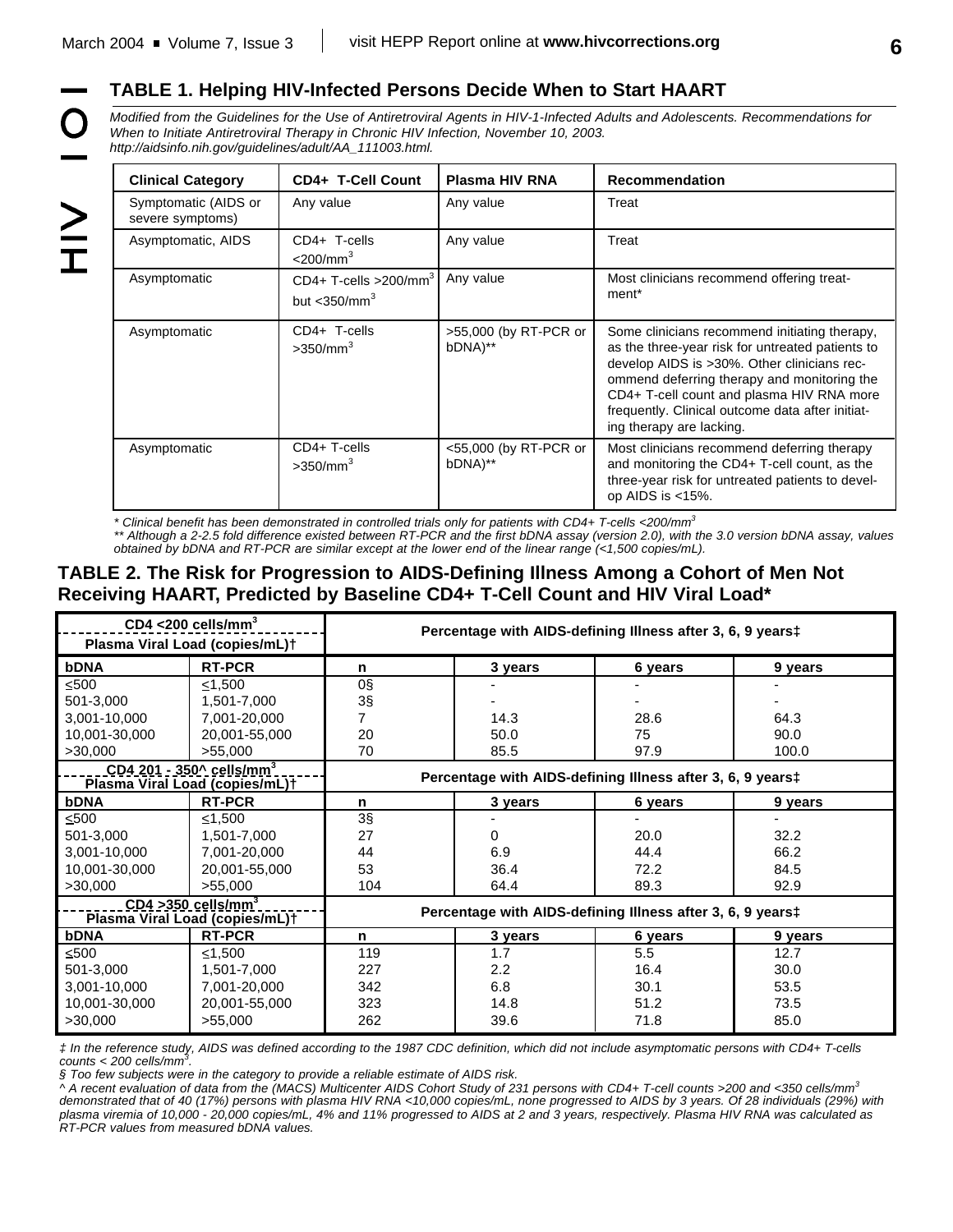## **Save the** DATES

**Antiretroviral Update 2004**

*March 16, 2004 Web Conference 12:30 PM - 3:30 PM EST* CME and Nursing credits available Visit Albany Medical Center's Website Call: 518.262.4674 Email: ybarraj@mail.amc.edu To register as a site in your area: www.amc.edu/Patient/hiv/ hivconf/index.htm

### **National HIV/AIDS Update Conference**

*March 27-30, 2004 Hyatt Regency Miami, FL* Sponsored by amfAR To register contact Jessica Bush jessica@fa-events.com

### **Supporting Networks of HIV Care Project Regional Intensive Training**

*April 23-23, 2004 Jackson, MS* Training program covering case management/administration; health care delivery; HIV positive persons; HIV test-related counseling; minorities; primary care; Call: (800) 861.5640 Fax (202) 232-6750 Visit: www.hivta.org

### **NCCHC: Clinical Updates in Correctional Health Care**

*May 22-25, 2004 Hyatt Regency - Chicago, IL* The NCCHC and Academy of Correctional Health Professionals are calling for abstracts. Call: 773.880.1460 Fax: 773.880.2424 Visit: www.ncchc.org

### **9th Northeast Correctional Health Care Conference**

*May 26, 2004 Sturbridge Host Hotel Sturbridge, MA* Contact: Pharmaceutical Strategies, Inc. Call: 781.279.2254 Fax: 781.279.2977 Visit: rduhaime@icg-ps.com

## **Inside News**

### **Study: Accelerated Progression of HCV in HIV-Infected Persons**

A new study reported on 914 HCV/HIV coinfected patients with elevated serum alanine aminotransferase (ALT) levels who underwent liver biopsy in 10 European health care centers between 1992 and 2002. Researchers found that HCV/HIV co-infected patients developed severe liver fibrosis more frequently than did HCV-mono-infected persons. Nearly one-half of patients aged >40 years with elevated serum ALT levels had severe liver fibrosis (METAVIR score F3 or F4). The authors recommended that because liver fibrosis worsened rapidly with age, anti-HCV treatment should be considered as a priority for co-infected patients, and in the absence of contraindications, it should be provided as early as possible. Given the magnitude of the problem worldwide, strategies aimed at preventing HCV exposure and reducing alcohol consumption are warranted, especially in those with HIV infection.

*Martin-Carbonero L et al. Incidence and Predictors of Severe Liver Fibrosis in HIVinfected Patients with Chronic Hepatitis C: A European Collaborative Study. Clin Inf Dis 2004; 38:128-133*

### **ACTG 384: What is the Optimal Initial HAART Regimen?**

This large, multicenter study compared six different initial treatment strategies in an attempt to determine the optimal initial therapy for HIV and whether some initial regimens increase the likelihood of treatment success with future regimens. Regimens evaluated included: d4T + ddI + efavirenz, d4T + ddI + nelfinavir, AZT + 3TC + efavirenz, AZT + 3TC + nelfinavir, d4T + ddI + efavirenz + nelfinavir, and AZT + 3TC + efavirenz + nelfinavir. In this study, the regimen of AZT + 3TC + efavirenz emerged as clearly superior to the other five combinations. Data suggested that the NRTI combination of d4T + ddI should be avoided as part of initial therapy because of an increased rate of toxicity. A metabolic substudy of ACTG 384 also showed that d4T + ddI leads to a greater degree of fat atrophy as compared to AZT + 3TC. The

study also demonstrated that the initial antiretroviral regimen is the patient's best chance for treatment success.

*Sax, P; AIDS Clinical Care, January 2004*

### **FDA Approves Pegasys Prefilled Syringes for the Treatment of Hepatitis C**

Pegasys, a pegylated alpha interferon, and Copegus (ribavirin, USP) were approved by the FDA in December 2002 for use in combination for the treatment of adults with chronic hepatitis C who have compensated liver disease and have not previously been treated with interferon alpha. Pegasys, which is currently available in vials as a pre-mixed solution, is now available in prefilled syringes. Dr. David Bernstein, Director of Hepatology at North Shore University Hospital, notes that taking a medication by self-injection can often be challenging. "Reducing the number of steps involved can make the process less intimidating for patients and reduce the risk of errors." *www.natap.org*

### **Risk Factors And Hepatoxicity Associated With Nevirapine (Viramune)**

The FDA recently revised the Viramune Product Insert to include a more genderfocused description of hepatic adverse events associated with Viramune. The revised section now indicates that increased AST or ALT levels and/or co-infection section with hepatitis B or C at the start of antiretroviral therapy are associated with a greater risk of hepatic adverse events. Women appear to have a three-fold higher risk than men for rash-associated hepatic events (4.6% versus 1.5%). Patients with higher CD4 counts may also be at higher risk for rash-associated hepatic events with Viramune. In a retrospective review, women with CD4 counts >250 cells/mm<sup>3</sup> had a 9-fold higher risk of rash-associated hepatic adverse events compared to women with CD4 counts  $<$ 250 cells/mm $^3$  (8.4% versus 0.9%). An increased risk was observed in men with CD4 counts >400 cells/mm $3$  (4.5% versus 0.7% for men with CD4 counts <400 cells/mm<sup>3</sup>). *www.natap.org*

# **Resources**

**11th Conference on Retroviruses and Opportunistic Infections Program** http://www.retroconference.org/2004/pages/++frame/ProgGlance.htm

**CDC Division of HIV/AIDS Prevention** http://www.cdc.gov/hiv/pubs/guidelines.htm

**HCV and HCV/HIV Coinfection Information** http://www.hivandhepatitis.com/reports/2003list.html

http://www.harmreduction.org

http://www.cdc.gov/ncidod/diseases/hepatitis/c/